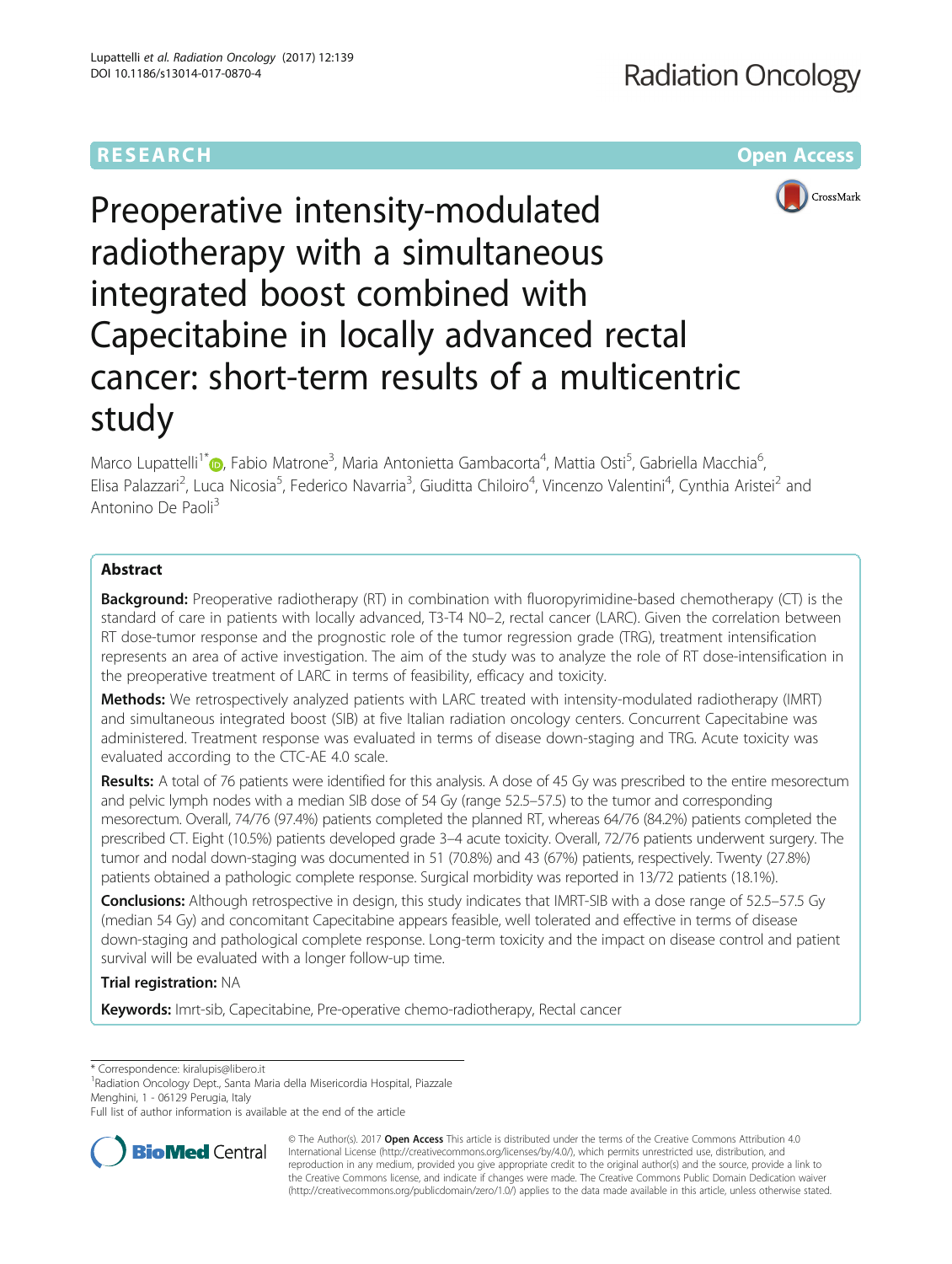# Introduction

Preoperative radiotherapy (RT) alone or in combination with chemotherapy (CT), is the standard treatment in patients with extra-peritoneal locally advanced rectal cancer (LARC). In patients with unresectable or resectable disease, where "downsizing" and "downstaging" are required (cT3–4 mesorectal fascia [MRF] +/N0–2 or cT3 MRF −/+ N0 of the lower rectum) combination therapy is recommended [[1\]](#page-6-0). Although this multimodality approach leads to an improvement in local control as well as in a significantly higher rates of complete pathological response (pCR), ranging from 13% to 20%, 25–30% of these patients will experience metastatic disease [[1\]](#page-6-0). The evidence that pCR after preoperative chemoradiotherapy (CT-RT) represents an independent favourable prognostic factor for local control, overall survival (OS) and disease free survival (DFS) [\[2](#page-6-0)], led to evaluate the role of CT-RT intensification. Treatment intensification with the concurrent CT was evaluated in five randomized trials adding Oxaliplatin to either 5FU or Capecitabine [[3](#page-6-0)–[7\]](#page-6-0). Only one of these studies demonstrated improved outcomes, whereas all studies reported a significantly increased toxicity [[4\]](#page-6-0). Conversely, the evidence of a doseresponse relationship in terms of local control and tumor regression grade for RT doses  $> 50-60$  Gy [[8, 9](#page-6-0)] as well as radiobiological data [[10\]](#page-6-0) provide a strong rationale for intensified RT with the delivery of higher doses in a shorter time. The favourable results reported by a number of phase I-II studies, evaluating the role of RT intensification with several accelerated fractionation schedules combined with 5FU-based CT in LARC, support these observations [[11, 12](#page-6-0)]. More recently, a phase III randomized trial (INTERACT Trial), which compared radiation dose intensification with 3D conformal RT (3D–CRT) using a concomitant boost technique and Capecitabine versus standard RT and CT intensification by adding Oxaliplatin to Capecitabine, showed no difference in terms of pCR, local control and survival. Conversely, the study reported a statistically significant difference in terms of compliance and acute toxicity in favour of the intensified RT arm [[13\]](#page-6-0).

In order to evaluate the role of RT intensification, a number of phase II studies with preoperative intensitymodulated RT (IMRT) have documented the benefit in terms of feasibility and toxicity of simultaneous integrated boost (SIB) intensification in combination with fluoropyrimidine-based CT in patients with LARC. Favourable short and long-term results were reported [[14](#page-6-0)–[16](#page-6-0)]. Accordingly, in this pooled analysis we aimed to retrospectively analyze the data of LARC patients treated with intensified preoperative RT (IMRT-SIB) and Capecitabine in terms of feasibility, toxicity and efficacy.

# Materials and methods Inclusion criteria

Patients from five Italian radiation oncology centers with a histological diagnosis of extra-peritoneal LARC (stage II-III), were included in the study.

Information regarding clinical history, physical examination, digital rectal examination, CEA determination, blood profile, and staging exams including colonscopy with biopsy, chest and abdomen CT-scan, endoscopic ultrasound and pelvic MRI were gathered. In particular the MRF involvement was assessed according to the MERCURY study group criteria [[17\]](#page-6-0).

IMRT was delivered to the entire mesorectum and obturator, presacral, internal iliac lymph nodes (plus external iliac lymph nodes in the cT4 patients) (CTV1) with SIB to the tumour and corresponding mesorectum plus an MRI-based cranio-caudal extension of 1–2 cm (CTV2). Concomitant Capecitabine was administered. Organs at risk constraints and prescribed dose as well as surgical and pathological details after operation, including the standardized five-points tumour regression grade (TRG) according to Mandard et al. [[18\]](#page-6-0) had to be available. A pCR was defined as no visible microscopic disease in the primary tumour and lymph-nodes. All patients enrolled in the analysis had to report at least one month of follow-up after surgery. The study was approved by the Internal Review Boards of the participating centers.

### Objectives of the study

Our purpose was to determine the feasibility, efficacy and toxicity of RT intensification with IMRT-SIB and concomitant Capecitabine. The feasibility was assessed on the basis of compliance with the proposed treatment, by evaluating RT and concomitant CT separately. Efficacy was defined by tumour and nodal down-staging and TRG according to the Mandard score [[18\]](#page-6-0). Acute toxicity was evaluated according to the CTC-AE 4.0 scale. Post-operative morbidity was evaluated after 30 days from surgery.

#### Statistical analysis

The Chi-square test was used to compare data of tumor response (downstaging) between different IMRT-SIB doses given (52.5Gy vs 54Gy vs 55Gy vs 57.5Gy). Odds ratio (OR) and 95% confidence interval (CI) for TRG1(pCR) and downstaging were calculated using logistic regression model, adjusting for sex, age, distance of the lower tumor pole from external anal sphyncther (EAS), clinical tumor stage (cT), clinical nodal stage (cN), MRF involvement and RT dose intensity levels, when appropriate.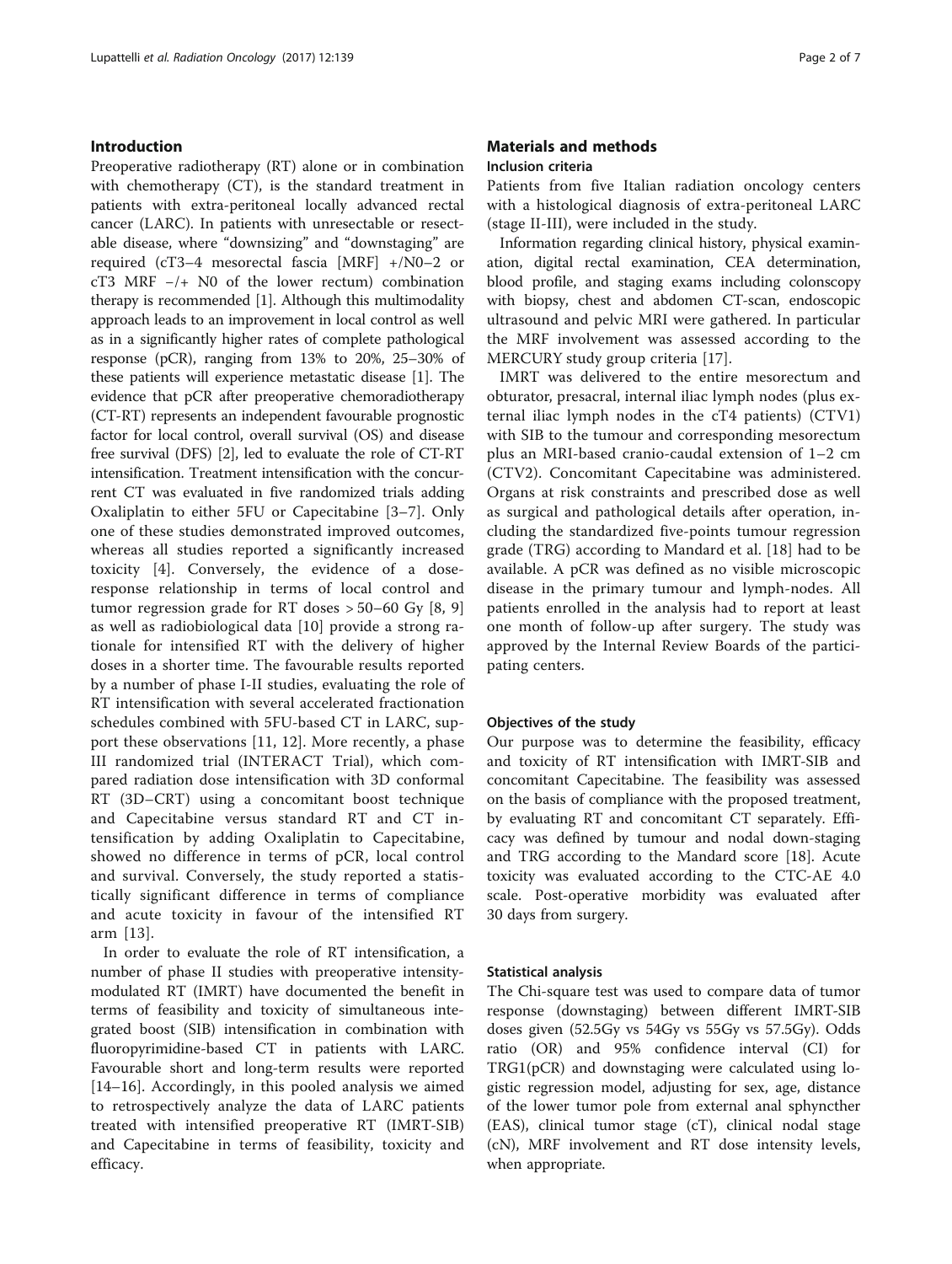# Results

#### Patient population

From October 2013 to May 2016, 76 patients were included in the analysis. The majority of patients (97.4%) were in good general condition (ECOG 0–1), without significant co-morbidities. In 63 out of 76 patients (83%) tumour localization was in the lower rectum  $(66 \text{ cm from EAS})$ , and in 71% the tumor was defined as a tethered mass at digital rectal examination. Most cases were stage IIIB (64.5%) and MRF involvement was documented in 45% of patients. Patient, tumor characteristics and RT doses are reported in Table 1.

## Table 1 Patient and tumor characteristics

|                                   | n (%)           |
|-----------------------------------|-----------------|
| Sex                               |                 |
| Male                              | 50 (65.8)       |
| Female                            | 26 (34.2)       |
| Median age (range)                | 64 yrs. (29-84) |
| Performance status                |                 |
| $ECOG$ $0-1$                      | 74 (97.4)       |
| ECOG <sub>2</sub>                 | 2(2.6)          |
| Median tumor size (range)         | 50 mm (25-120)  |
| Median tumor distance-EAS (range) | 60 mm (10-120)  |
| Tumor Stage                       |                 |
| cT2                               | 5(6.5)          |
| cT3                               | 63 (82.9)       |
| cT4                               | 8 (10.6)        |
| cN                                |                 |
| CNO                               | 12 (15.8)       |
| cN1                               | 39 (51.3)       |
| CN <sub>2</sub>                   | 25 (32.9)       |
| Stage                             |                 |
| <b>IIA</b>                        | 12 (15.8)       |
| <b>IIIA</b>                       | 3(3.9)          |
| <b>IIIB</b>                       | 49 (64.5)       |
| <b>IIIC</b>                       | 12 (15.8)       |
| MRF involvement                   |                 |
| Yes                               | 34 (44.7)       |
| <b>No</b>                         | 42 (55.3)       |
| IMRT-SIB dose (dose per fraction) |                 |
| 52.5 Gy (2.1Gy)                   | 16(21)          |
| 54 Gy (2.16Gy)                    | 24 (31.5)       |
| 55 Gy (2.2Gy)                     | 34 (45)         |
| 57.5 Gy (2.5Gy)                   | 2(2.5)          |

# Treatment compliance and acute toxicity

All patients received a prescription of 45 Gy in 25 fractions to the CTV1. The dose to CTV-SIB (CTV2) ranged from 52.5Gy, 2.1Gy/fraction (16 patients), 54Gy, 2.16Gy/fraction (24 patients), 55Gy, 2.2Gy/fraction (34 patients) to 57.5 Gy, 2.3Gy/fraction (2 patients) corresponding to an equivalent dose at 2 Gy/fraction (EQD2) of 53.24, 55.22Gy, 56.55Gy, to 59.94Gy respectively, (considering  $\alpha/\beta = 5.06$  Gy for rectal tumor [[16\]](#page-6-0)). The median dose was 54 Gy (EQD2: 55.22 Gy). The CTV-SIB dose was a choice of the cancer center; all patients were treated equally at their respective centers. Preoperative IMRT-SIB was given with "step and shoot", "sliding window", VMAT and Tomotherapy techniques in 24%, 28%, 44% and 4% of patients, respectively. Overall, 74 out of 76 (97.4%) patients completed IMRT-SIB as planned. Capecitabine at a dose of 1650 mg/m2/daily for the entire course of the RT was administered in 64 of 76 (84.2%) patients. The remaining 12 patients interrupted CT due to haematological (4), gastrointestinal toxicity (3) or other causes (5). Therefore compliance to IMRT-SIB and concurrent Capecitabine was 97.4% and 84.2%, respectively.

Major G3–4 toxicity was reported in 8 patients (10.5%). Gastrointestinal and haematological toxicities were the most commonly reported. There were no treatment related deaths. Toxicity details are reported in Table 2.

# Response to treatment and surgical data

Overall, 72 out of 76 (94.7%) patients underwent surgery consisting of low anterior resection (LAR) in 53 (73.6%), abdomino-perineal resection (APR) in 11 (15.3%) and trans-anal local excision (LE) in 8 (11.1%) patients, respectively. Among the remaining four patients, three with lower rectum cancer and complete clinical response at post-CT-RT re-staging refused surgery and one patient showed a systemic progression of disease after CT-RT. Postoperative complications at 30 days after operation were reported in 13 (18%) patients. In particular, 3 (4.2%) patients underwent surgery for small-bowel obstruction, anastomotic leakage and pelvic abscess, respectively. Further details are reported in Table [3.](#page-3-0) The

| Table 2 Acute toxicity |  |  |  |  |
|------------------------|--|--|--|--|
|------------------------|--|--|--|--|

| Toxicity       | $G1-G2, n$ $(%)$ | G3-G4, n (%) |
|----------------|------------------|--------------|
| GI             | 29(38.1)         | 5(6.6)       |
| GU             | 23(30.3)         | 0(0)         |
| Haematological | 14(18.4)         | 2(2.6)       |
| Skin           | 9(11.8)          | 0(0)         |
| Cardiac        | 3(3.9)           | 1(1.3)       |

MRF Mesorectal fascia

GI Gastrointestinal, GU Genitourinary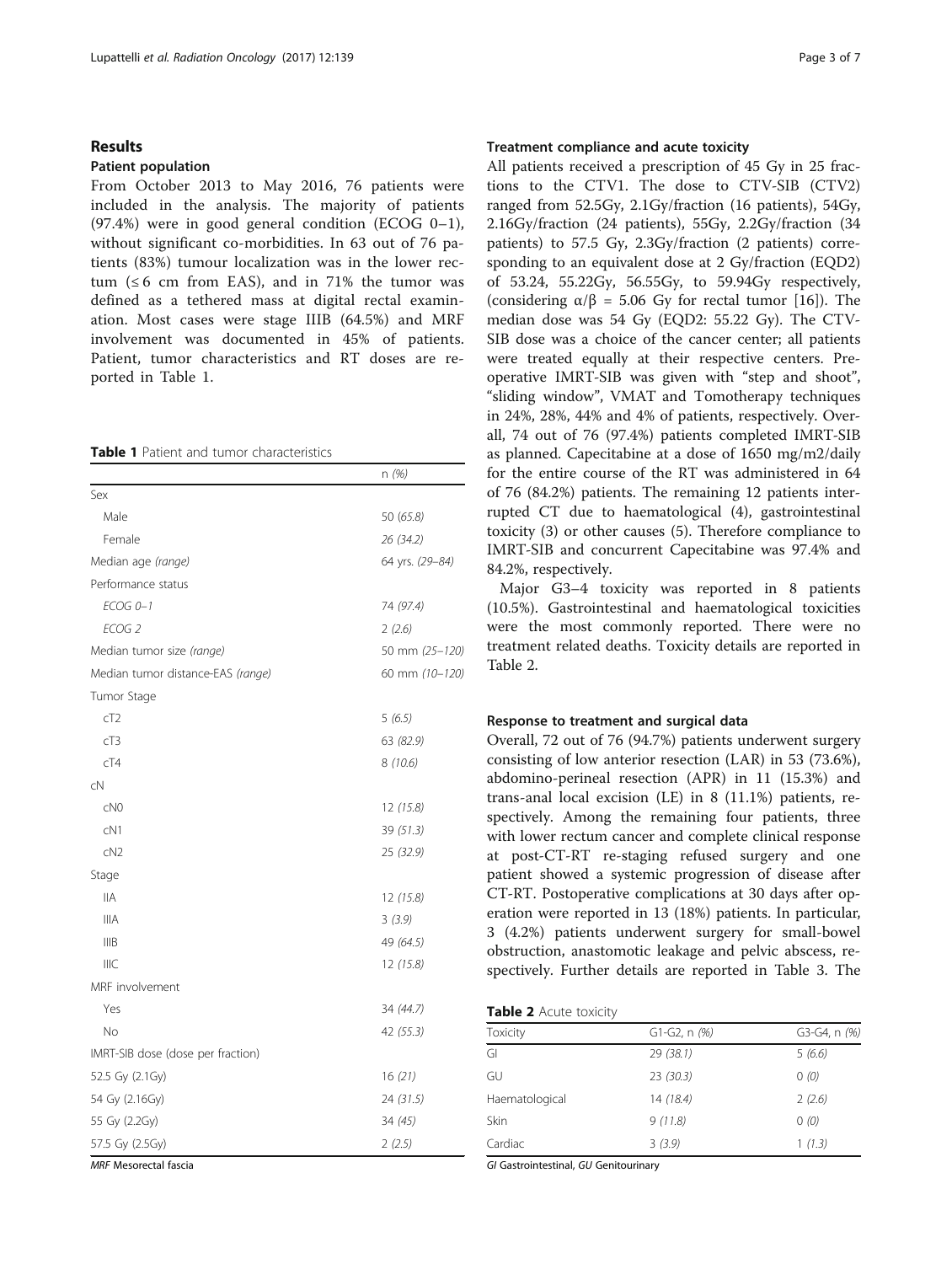| Surgery (n. of patients) | Anastomotic leakage | Bleeding | Pelvic abscess | Small-bowel obstruction | Others | Total, n (%) |
|--------------------------|---------------------|----------|----------------|-------------------------|--------|--------------|
| LAR (53/72)              |                     |          |                |                         |        | 11 (15.3)    |
| APR (11/72)              |                     |          |                |                         |        | 2(2.8)       |
| LE (8/72)                |                     |          |                |                         |        | 0(0)         |
| Total, $n$ $(%)$         | (1.4)               | 2(2.8)   | 4(5.6)         | 2(2.8)                  | 4(5.6) | 13(18.1)     |

<span id="page-3-0"></span>Table 3 Postoperative complications

median time from the end of the CT-RT to surgery was 10.7 weeks (range 6.4–12.4 weeks).

Tumour and lymph node downstaging was documented in 51 (70.8%) of 72 operated patients, including LE, and in 43 (67%) of 64 radically operated patients, respectively. Overall, 46 (63.9%) patients achieved a major pathologic response (TRG1–2). In particular the tumor pCR (pT0) was documented in 20 (27.8%) out of 72 patients and 14 (22%) out of 64 radically operated patients achieved a pCR (pT0N0). Response to treatment is reported in Table 4. Circumferential resection margin (CRM) was positive in 3 (4%) out of the 72 surgically treated patients. The 3 patients account for 9% of the 34 with MRF involvement.

Adjuvant chemotherapy was planned in patients with pathologic positive lymph nodes by all participating centers. Overall, 16 (22%) out 72 patients received adjuvant chemotherapy with Capecitabine 2000 mg/m2/daily for 14 days, q 3 weeks. Capecitabine was given according to the planned time and dose to all 16 patients.

The potential impact of some patient and tumor characteristics and of the different IMRT-SIB dose levels on TRG1 (pT0) and tumor downstaging were evaluated by both univariate and multivariate analyses. No difference for any of the considered prognostic

Table 4 Response to treatment: T/N down-staging and TRG

|                     | pT0       | pT1              | pT <sub>2</sub>      | pT3            | pT4          | Total, n (%)      |  |
|---------------------|-----------|------------------|----------------------|----------------|--------------|-------------------|--|
|                     |           |                  |                      |                |              |                   |  |
| cT2                 | 2         | 0                | 1                    | 0              | 0            | 3(4.2)            |  |
| cT3                 | 17        | 8                | 17                   | 19             | 0            | 61 (84.7)         |  |
| cT4                 | 1         | 0                | 2                    | $\overline{4}$ | 1            | 8(11.1)           |  |
| Total, n <i>(%)</i> | 20 (27.8) | 8(11.1)          | 20(27.8)             | 23(31.9)       | 1(1.4)       | 72 (100)          |  |
|                     | pN0       | pN1              | pN <sub>2</sub>      | $pNx^a$        | Total, n (%) |                   |  |
| cN <sub>0</sub>     | 7         | 2                | 1                    | 2              | 12(16.7)     |                   |  |
| cN1                 | 22        | 9                | 1                    | 5              | 37(51.4)     |                   |  |
| cN2                 | 19        | $\overline{2}$   | 1                    | 1              | 23(31.9)     |                   |  |
| Total, n <i>(%)</i> | 48 (66.7) | 13(18.1)         | 3(4.2)               | 8(11.1)        | 72 (100)     |                   |  |
|                     | TRG1      | TRG <sub>2</sub> | TRG3                 | TRG4           | TRG5         | Total, $n$ $(\%)$ |  |
| cT2                 | 2         | 1                | $\Omega$             | $\Omega$       | $\Omega$     | 3(4.2)            |  |
| cT3                 | 17        | 21               | 21                   | 2              | $\Omega$     | 61 (84.7)         |  |
| cT4                 | 1         | $\overline{4}$   | 3                    | 0              | 0            | 8(11.1)           |  |
| Total, n $(%)$      | 20 (27.8) |                  | $26(36.1)$ 24 (33.3) | 2(2.8)         | 0(0)         | 72 (100)          |  |
|                     |           |                  |                      |                |              |                   |  |

<sup>a</sup>Patient underwent local excision

factors was reported, except for the distance of lower pole of tumor from  $EAS \ge 60$  mm ( $OR = 0.12$ ). Also, no difference was reported for the IMRT-SIB dose levels when compared by chi-square test ( $p = 0.47$ ) and evaluated by the multivariate analysis (Table [5\)](#page-4-0).

# **Discussion**

Given the reported relationship between RT-delivered dose and tumor response, RT intensification represents an attractive possibility to improve the clinical outcome in LARC. The recent results from the phase III INTER-ACT trial demonstrating an equivalent efficacy, with better compliance and tolerance of RT intensification using 3D–CRT concomitant boost with Capecitabine-based CT compared with CT intensification with Capecitabine plus Oxaliplatin and standard RT, prompted our interest to investigate treatment optimization programs in RT intensification with IMRT for LARC [[13](#page-6-0), [19](#page-6-0)–[23](#page-6-0)].

In our experience on 76 LARC patients, the treatment appeared to be feasible and effective. IMRT-SIB with a dose range of 52.5–57.5Gy (median 54Gy) and Capecitabine with  $1650 \text{ mg/m}^2/\text{daily resulted}$  in a low rate of toxicity; grade  $\geq 3$  gastrointestinal (GI) and overall grade  $\geq$  3 toxicity was reported in only 6.6% and 10.5% patients, respectively. These data appear closely comparable with the other available IMRT-SIB intensification and Capecitabine phase II studies or retrospective series [[24](#page-6-0)–[29](#page-6-0)]. These studies documented grade  $\geq$  3 acute toxicity rates of 4–25% with a dose range of 47.5– 57.5Gy (median 55Gy); therefore our results confirm the optimal tolerance of this treatment intensification modality. Interestingly, a higher incidence with 25% of major toxicity was reported by Arbea et al. [\[29\]](#page-6-0) when Oxaliplatin was added to Capecitabine, requiring RT dose attenuation (from 2.5Gy to 2.4Gy/fraction), thus suggesting the potential limitations in feasibility of IMRT-SIB with multidrug chemotherapy. The 6.6% rate of grade  $\geq$  3 GI acute toxicity is significantly lower than the 12.6%–20% rate of the preoperative CT-RT with two-drug CT arm (5FU or Capecitabine plus Oxaliplatin and 3D–CRT of 50.4Gy), whereas is similar to the 3.2%–15% rate of the preoperative standard CT-RT arm (5FU or Capecitabine alone with 3D–CRT of 50.4Gy), which were reported in the more recent randomised trials [[3](#page-6-0)–[7\]](#page-6-0). This favourable toxicity rate is also lower than the 24% rate reported by Myerson et al. [\[11](#page-6-0)] and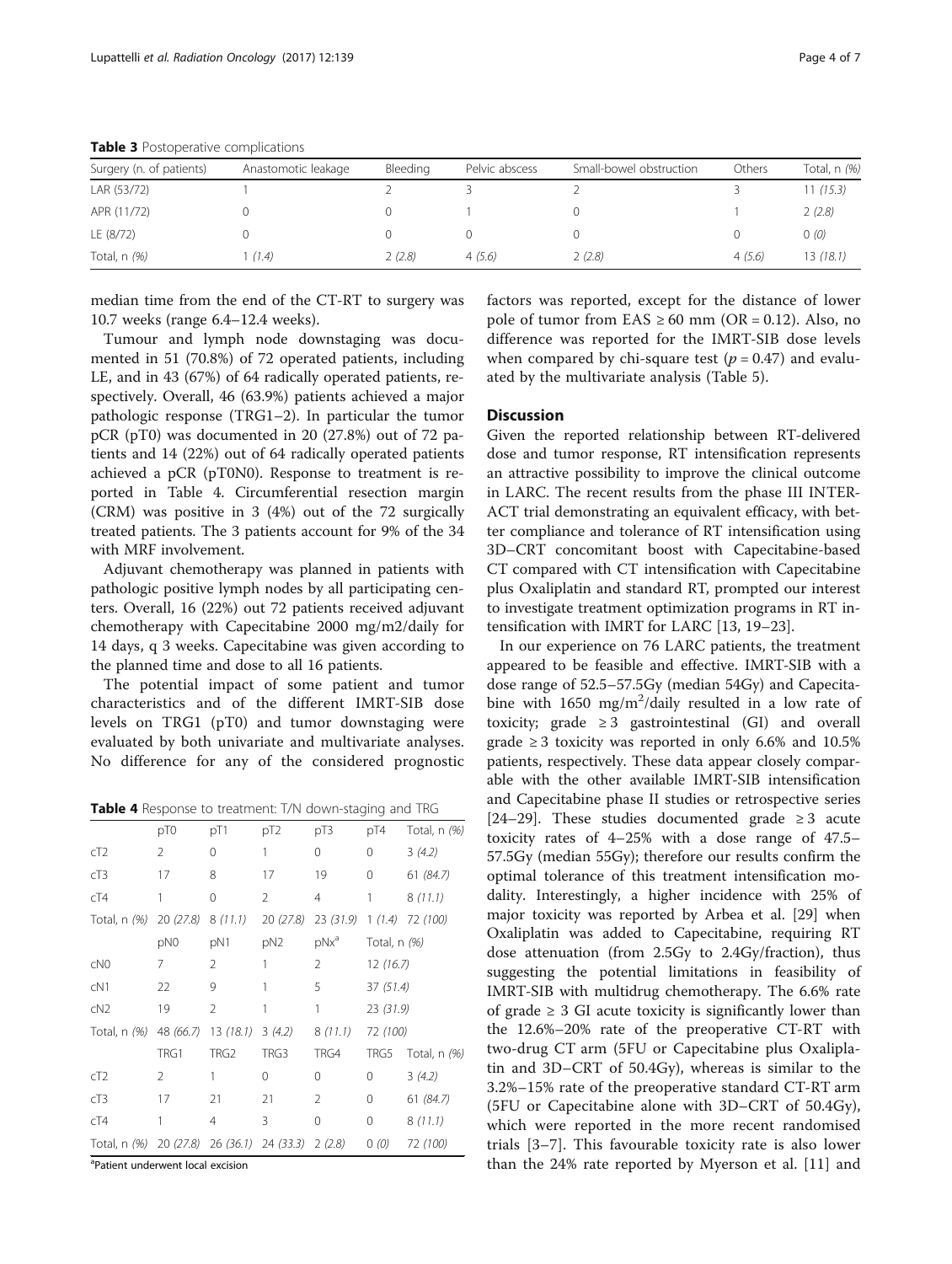|                       | TRG 1          |        | OR (95% CI) <sup>a</sup> | Downstaging    |         | OR (95% CI) <sup>a</sup> |  |
|-----------------------|----------------|--------|--------------------------|----------------|---------|--------------------------|--|
|                       | $\overline{n}$ | (% )   |                          | n              | (% )    |                          |  |
| Sex                   |                |        |                          |                |         |                          |  |
| Man                   | 13             | (26.0) | Reference                | 34             | (70.8)  | Reference                |  |
| Woman                 | $\overline{7}$ | (26.9) | $1.67(0.60 - 4.62)$      | 18             | (72.0)  | $0.90(0.21 - 3.88)$      |  |
| Age (years)           |                |        |                          |                |         |                          |  |
| $<55\,$               | 5              | (29.4) | Reference                | 12             | (70.6)  | Reference                |  |
| $55 - 64$             | 5              | (18.5) | $0.36(0.10 - 1.27)$      | 14             | (56.0)  | $0.37(0.07 - 1.99)$      |  |
| $65 - 74$             | 6              | (31.6) | $1.01(0.26 - 3.85)$      | 16             | (84.2)  | 2.93 (0.40-21.37)        |  |
| $\geq 75$             | $\overline{4}$ | (30.8) | $0.85(0.20 - 3.56)$      | 10             | (83.3)  | 2.75 (0.34-22.48)        |  |
| Distance EAS (mm)     |                |        |                          |                |         |                          |  |
| $< 60$                | 9              | (23.7) | Reference                | 29             | (80.6)  | Reference                |  |
| $\geq 60$             | 8              | (27.6) | $0.88(0.30 - 2.55)$      | 17             | (58.6)  | $0.12(0.02 - 0.69)$      |  |
| Unknown               | 3              | (33.3) | 1.026 (0.22-7.12)        | 6              | (75.0)  | $0.15(0.01 - 2.43)$      |  |
| cT                    |                |        |                          |                |         |                          |  |
| cT2                   | $\overline{2}$ | (40.0) | Reference                | 3              | (100.0) |                          |  |
| cT3                   | 17             | (27.0) | $0.29(0.02 - 4.14)$      | 42             | (67.7)  |                          |  |
| cT4                   | $\mathbf{1}$   | (12.5) | $0.29(0.02 - 5.68)$      | $\overline{7}$ | (87.5)  |                          |  |
| cN                    |                |        |                          |                |         |                          |  |
| CNO                   | $\overline{4}$ | (33.3) | Reference                | 8              | (66.7)  | Reference                |  |
| CN1                   | 10             | (25.6) | $0.59(0.16 - 2.23)$      | 25             | (67.6)  | $0.39(0.06 - 2.60)$      |  |
| cN2                   | 6              | (24.0) | $0.77(0.18 - 3.34)$      | 19             | (79.2)  | $1.14(0.17 - 7.82)$      |  |
| MRF involvment        |                |        |                          |                |         |                          |  |
| No                    | 6              | (17.7) | Reference                | 31             | (79.5)  | Reference                |  |
| Yes                   | 14             | (33.3) | $0.34(0.11 - 1.01)$      | 21             | (61.8)  | $0.29(0.07 - 1.18)$      |  |
| Single dose intensity |                |        |                          |                |         |                          |  |
| 2.1                   | 3              | (18.8) | Reference                | 12             | (80.0)  | Reference                |  |
| 2.16                  | 9              | (37.5) | $1.45(0.36 - 5.84)$      | 15             | (62.5)  | $0.16(0.02 - 1.47)$      |  |
| $\geq$ 2.2            | 8              | (22.2) | 1.45 (0.39-5.38)         | 25             | (73.5)  | $1.14(0.14 - 9.25)$      |  |

<span id="page-4-0"></span>Table 5 Odds ratios (OR) and corresponding 95% confidence intervals (CI) for TRG1 and tumor downstaging according to selected characteristics

<sup>a</sup>Adjusted for all variables reported in the table

the 15% rate more recently reported by Valentini et al. [[13\]](#page-6-0) with RT intensification using 3D–CRT concomitant boost technique and Capecitabine. This remarkable difference could be mainly attributed to a significantly decreased incidence of diarrhea as a result of improved small bowel sparing with IMRT-SIB technique as reported by Samuelian et al. [\[30](#page-6-0)] in their retrospective study comparing IMRT to the more conventional 3D– CRT.

The good tolerance to IMRT-SIB allowed a treatment compliance as high as 97.4% for the RT and 84.2% for the CT component, which is well comparable to 93.6% and 91% rates reported with 3D–CRT concomitant boost technique and Capecitabine, respectively (13). These results are consistent with the other published studies with CT-RT intensification using IMRT-SIB, which confirm

the feasibility of this treatment approach (Table [6\)](#page-5-0). Overall, in our experience, the compliance of IMRT-SIB and Capecitabine was closely comparable also to the standard 3D–CRT and 5FU or Capecitabine of the control arm (92–100% for RT and 79–97% for CT) reported in the more recent randomized trials [[3](#page-6-0)–[7](#page-6-0)]. In addition, IMRT dose intensification did not adversely affect the compliance to adjuvant chemotherapy, which was 100% for the 16 patients treated after surgery.

Data related to treatment response were encouraging. Tumour and lymph node downstaging was reported in 70.8% and in 67% of patients, respectively, with a pCR (pT0N0) rate of 22%. In addition, the overall tumor pathological complete response (pT0) resulted of 27.8% of cases when all operated patients were considered, including the patients selected for LE (pT0Nx). These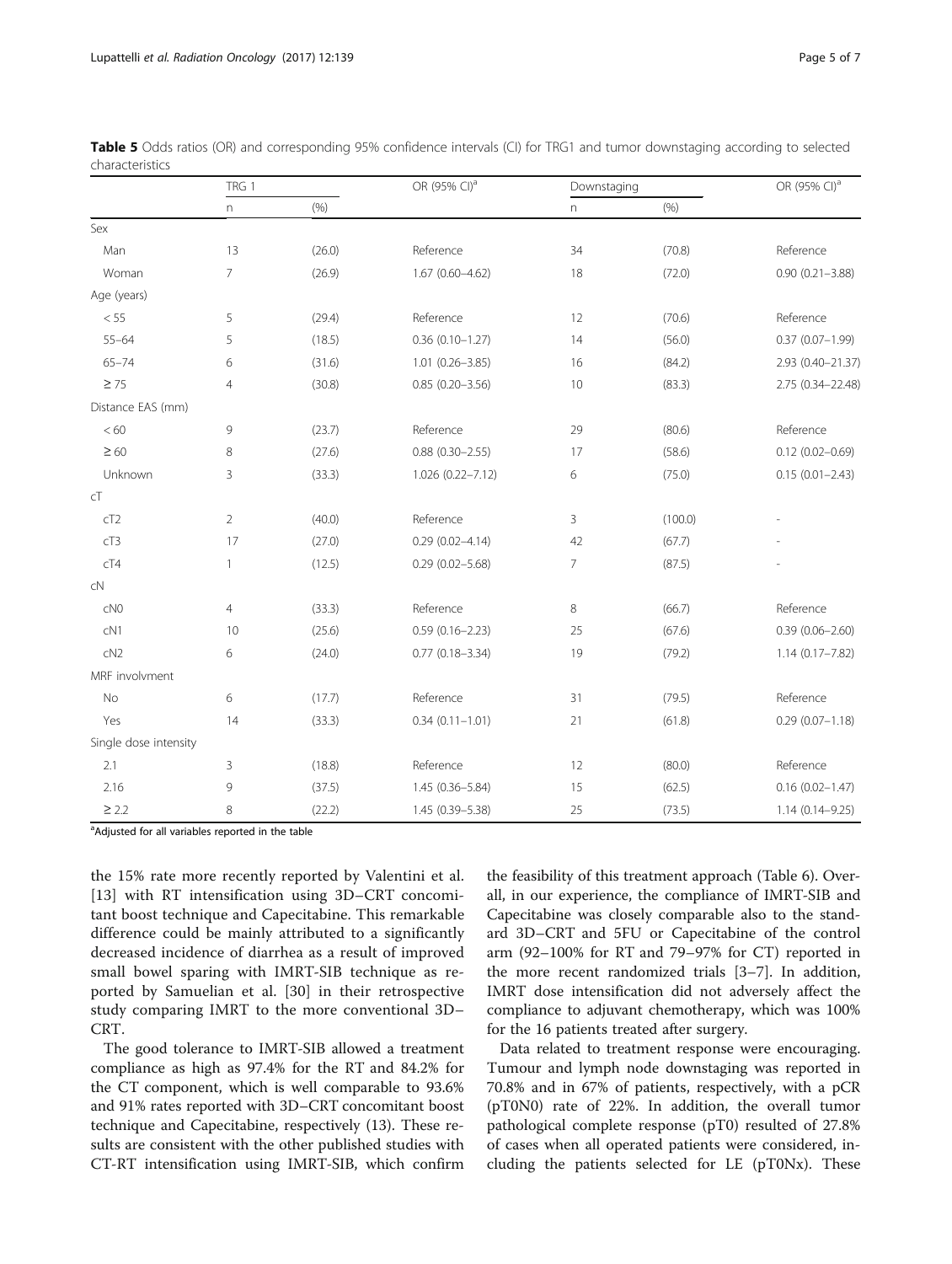| Author<br>$(^a$ Study)                       | N. of patients | Stage               | Radiotherapy                                      | Compliance RT-CT | pCR   | $Tox \geq 3$ | Post-op<br>morbidity |
|----------------------------------------------|----------------|---------------------|---------------------------------------------------|------------------|-------|--------------|----------------------|
| De Ridder et al. [24]<br>(Phase II)          | 24/13          | $T3-T4$<br>MRF+     | 46Gy/23fr/2<br>SIB 55.2Gy/23fr/2.4Gyfr            | 100% -noCT       | 14%   | 4.2%         | 8%                   |
| Li et al. [25]<br>(Phase II)                 | 63             | $T3-T4$<br>$N+$     | 41.8Gy/22fr/1.9<br>SIB 50.6Gy/22fr/2.3Gyfr        | 100% -100%       | 31%   | 14%          | 7%                   |
| Hernando et al. [26]<br>(Retrospective)      | 74             | $T2-T4$<br>$N+$     | 45Gy/25fr/1.8<br>SIB 57.5Gy/25fr/2.3Gyfr          | $99\% - 99\%$    | 31%   | 17.6%        | 7%                   |
| Zhu et al. [27]<br>(Phase II)                | 78             | $T3-T4$<br>$N0/N+$  | 50Gy/25fr/2<br>SIB 55Gy/25fr/2.2Gyfr              | $100\% - 62\%$   | 24%   | 14%          | 17%                  |
| Wang et al. [28]<br>(Retrospective)          | 260            | $T3-T4-$<br>$N0/N+$ | 41.8Gy/22fr/1.9<br>SIB 50.6Gy/22fr/2.3Gyfr        | $99\% - 99\%$    | 18.5% | 6%           | 23%                  |
| <sup>b</sup> Arbea et al. [29]<br>(Phase II) | 100            | $T3-T4$<br>$N+$     | 47.5Gy/19fr/2.5 and<br>47.5Gy/20fr/2.4Gyfr        | $97\% - 80\%$    | 13%   | 25%          | 7%                   |
| Our experience                               | 76             | $T3-T4$<br>$N0/N+$  | 45 Gy/25fr/1.8<br>SIB 52.5-57.Gy/25fr 2.1-2.3Gyfr | $97.4\% - 84\%$  | 22%   | 10.5%        | 18%                  |

<span id="page-5-0"></span>Table 6 Short-term results of phase II and of retrospective available studies

<sup>a</sup> All Studies included concurrent Capecitabine <sup>b</sup>Concurrent Capecitabine-Oxaliplatin

results are consistent with pCR rates of 11.5%–19% of the randomised trials, including the INTERACT trial with a pCR and pT0 rates of 23% and 29.8%, respectively (3–7,13). Despite the limitations due to the different RT doses delivered (from 52.5Gy to 57.5Gy, with 2.1Gy– 2.3Gy/fraction), our pCR rate of 22% is similar to that reported by other IMRT-SIB intensification series (with doses ranging from 47.5 to 57.5Gy) with a pCR rate of 13–31% [\[24](#page-6-0)–[29\]](#page-6-0). Among the studies with a higher rate of pCR, Li et al. [\[25\]](#page-6-0) reported a 31% pCR rate with concomitant Capecitabine and an IMRT-SIB dose of 50.6 Gy/23 fractions with a single SIB fraction of 2.3 Gy and Hernando-Requejo et al. [[26\]](#page-6-0) reported similar results (pCR rate of 31%) with Capecitabine and IMRT-SIB dose of 57.5Gy/25 fraction with a single SIB fraction of 2.3 Gy, indicating a possible correlation between dose fraction and response rate, although these data need to be carefully evaluated because of the limited number of treated patients in these series (Table 6). It should be noted that 90% of patients with MRF involvement at diagnosis had negative CRM after CT-RT.

At multivariated analysis, the only parameter which impacted on TRG1 (pT0) and on tumor downstaging rates was the distance of tumor from EAS, wich is a well-known negative prognostic factor, whereas no impact was reported for the other parameters considered in the analysis, including the different dose levels of RT. However, the small number of patients evaluated in each subset considered may have affected this conclusion. Nevetheless, tolerance and response rate in terms of T and N downstaging and TRG appear to indicate the dose range of 52.5–57.5Gy to be effective with IMRT-SIB for LARC. As for postoperative morbidity, we documented a complication rate of 18%. This data is consistent with the 7–23% rate of the other IMRT-SIB studies (Table 6), and appears well comparable with the 25–36% rate reported with 3D–CRT concomitant boost studies [\[11](#page-6-0), [13](#page-6-0)]. Interestingly, 8 of 72 (11%) patients underwent LE without significant complications, which suggests the feasibility of organ preservation surgery also after this intensified RT program associated with Capecitabine.

We are aware that our study has several limitations. These include mainly its retrospective nature, the limited number of evaluated patients and the different SIB doses employed due to the different IMRT modalities available at each participating centre. Although patient distribution for the several parameters evaluated at multivariate analysis was quite balanced, the limited sample size might represent a possible explanation for the lack of any significant indication, including the RT dose level. In addition, although all the five participating centres had collaborated on the previous INTERACT rectal cancer trial and shared the same CTVs delineation criteria, the lack of a centralised review of each case could have impacted on the validity of these results. There was also no central review in Mandard TRG scoring. However, even with these limitations, this is to our knowledge the first pooled analysis of a multicentric experience of preoperative IMRT-SIB and full-dose Capecitabine in LARC.

# Conclusion

In conclusion, in our pooled analysis preoperative IMRT-SIB with dose range of 52.5–57.5 Gy (median 54Gy) in 25 fractions and Capecitabine appeared feasible, safe and effective in terms of downstaging and pCR. These short-term results may contribute to the growing evidence of RT intensification in combination with CT as a promising option in the management of LARC. Long-term toxicity and the impact on disease control and patient survival will be evaluated with a longer follow-up time.